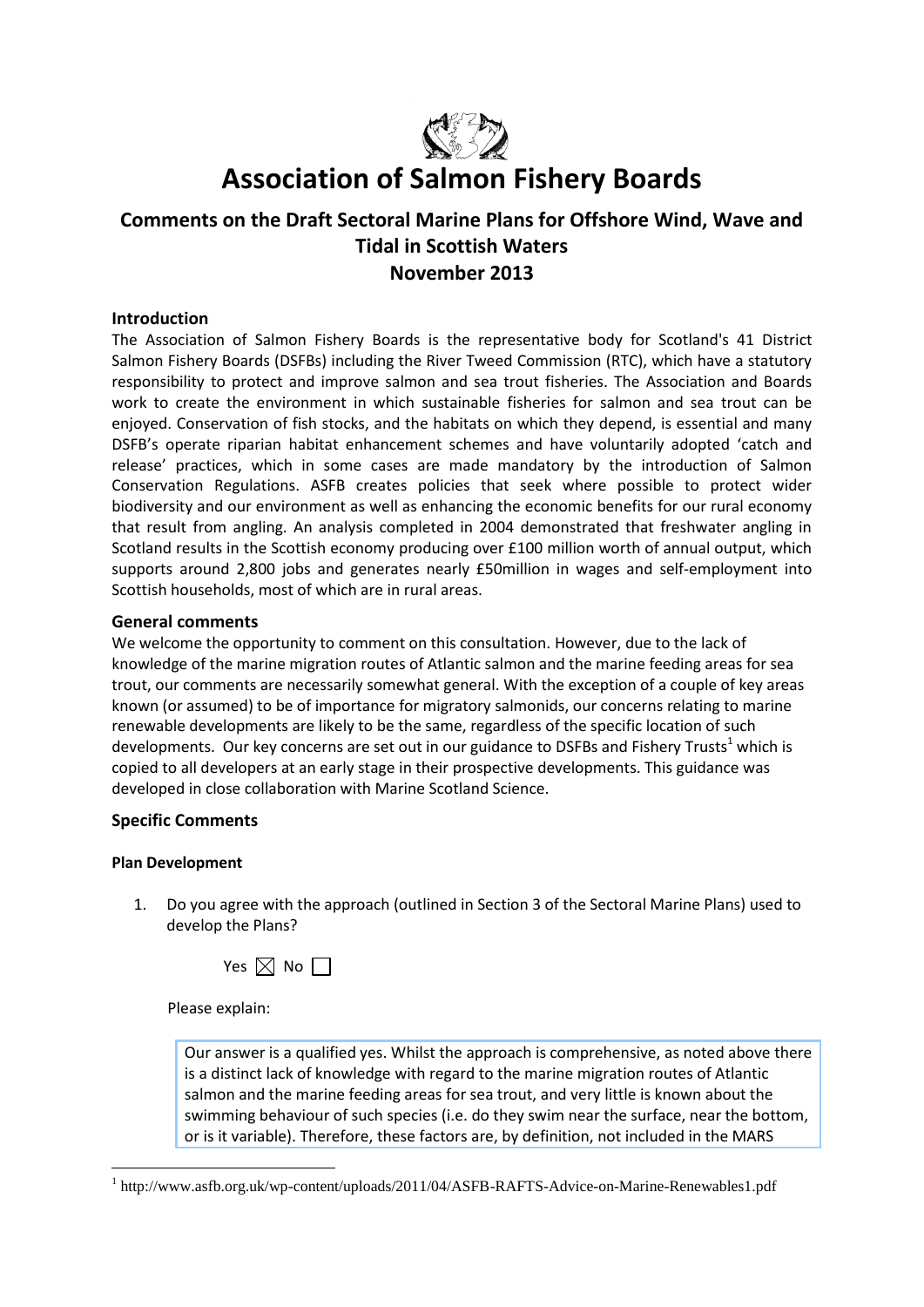system. We are currently in a position where decisions are being taken by MS-LOT on the basis of extremely limited information. This is not sustainable going forward.

ASFB are members of the steering group overseeing the national strategy into strategic research for offshore marine renewables and anadromous fish. We will continue to engage positively with this process, in order to develop and help deliver a credible and effective research strategy. We would emphasise the importance of developing a finalised, agreed research plan, with a clear time schedule for delivery, at the earliest possible date. Crucially, it is vital that adequate resources are made available to support this work, in order that key questions can be answered, in a robust and timeous manner. Until such time as the research strategy is financed and delivered in full, we are not in a position to support any further sectoral plans for marine renewables.

2. Do you have any views on the findings of the Sustainability Appraisal Report? Do you think that all the social, economic and environmental effects (positive and negative) have been identified? Are there other issues that should be taking into account in the preparation of the Final Draft Plans?

ASFB contributed to the steering group for this process and we are content that our views were understood and taken on board.

3. The SEA has identified a range of potential effects from the Draft Plans. Measures for the mitigation of these effects have been identified in the SEA environmental report. Do you have any views on these findings? Do you think that the proposed mitigation measures will be effective? Do you have any additional suggestions?

As stated above, the national strategy into strategic research for offshore marine renewables and anadromous fish is in its infancy. This process, in close conjunction with site specific monitoring requirements is crucial in identifying actual effects and possible measures for mitigation.

4. The Socio-economics Report has identified a range of potential impacts on existing sea users. Do you have any views on these findings? Do you think that the proposed mitigation measures will be effective? Do you have any additional suggestions?

No comment

5. Taking into account the findings from the technical assessments, do you have views on the scale and pace of development that could be sustainably accommodated in Scottish Waters?

We would not be in a position to support any development beyond the current plan areas until such time as the national strategy into strategic research for offshore marine renewables and anadromous fish is financed and delivered in full.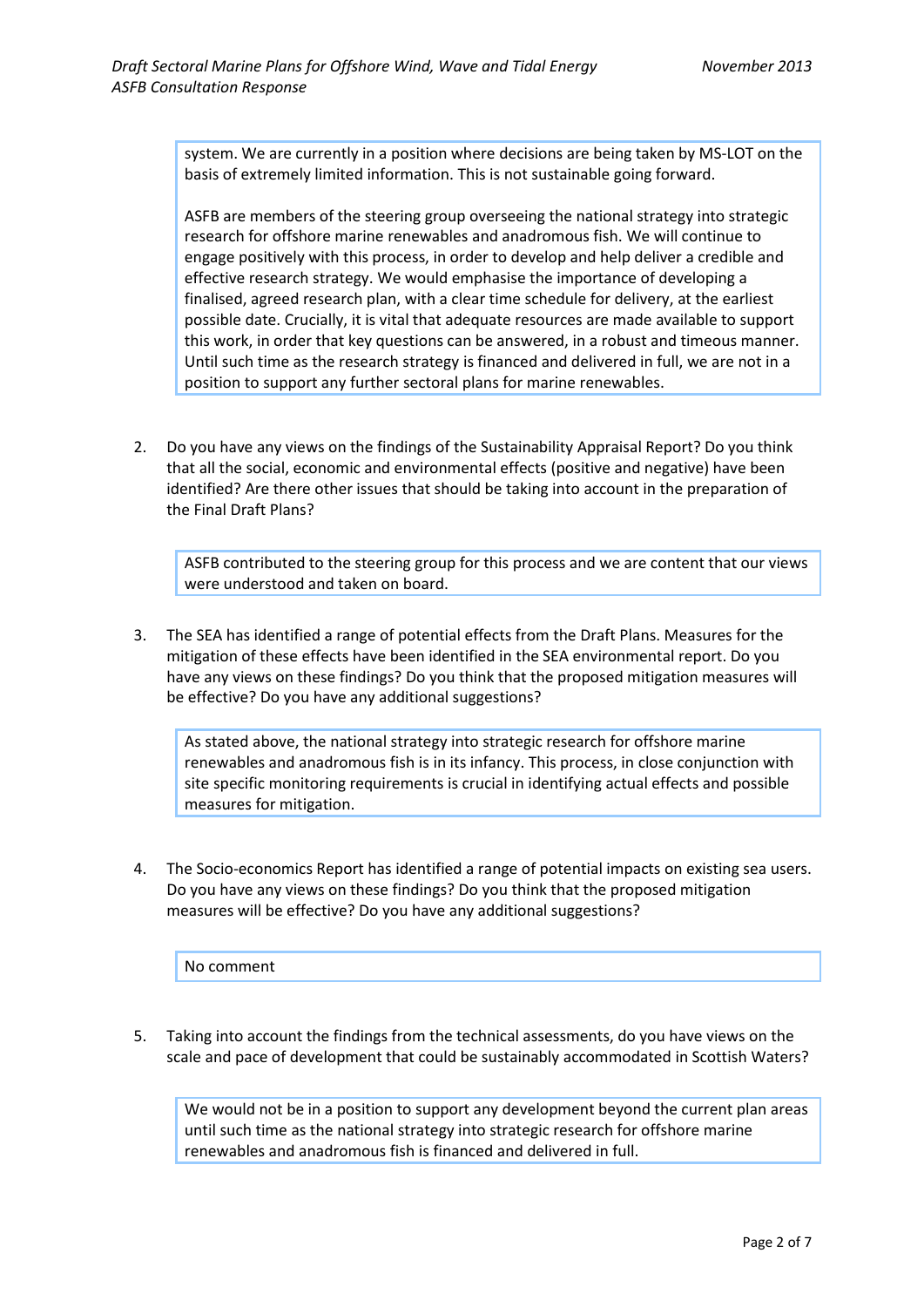6. Are there aspects of the Draft Plans that you believe should be improved? Are there any aspects you believe should be taken forward differently?

Please explain any reasons for your answer and provide details of any suggested improvements:

7. Do you believe an appropriate balance, between tackling climate change, maximising opportunities for economic development and dealing with environmental and commercial impacts been achieved in the Draft Plans?

| Yes $\Box$<br>$No$ |  |  |
|--------------------|--|--|
| Please explain:    |  |  |
| No comment         |  |  |

#### **Draft Plan options**

8. The Draft Plan for Offshore Wind Energy proposes 10 Draft Plan options. What are your views on the Offshore Wind Draft Plan options? Are they in the correct place? Are there reasonable alternatives that should be considered?

Please indicate which proposed Draft Plan option(s) you are commenting on using the relevant indicator (i.e. OWN1)

As we stated above, our concerns relating to offshore wind developments are not unique to the specific location of such developments. We would however, note the clear need for adequate monitoring of potential impacts on migratory fish. We are particularly concerned that the recent report investigating the potential influence of Robin Rigg wind farm on the abundance of adult and juvenile Atlantic salmon concluded that there is a 1 in 5 chance that the wind farm could be depressing Atlantic salmon abundance in potentially affected rivers by as much as 40% without being detected. Clearly the monitoring strategy in this case was inadequate and we would wish to ensure that this does not occur again in the future.

We would also note our concern at the apparent lack of coordination between developments in similar geographic locations with regard to the transmission cables arising from offshore wind developments. We therefore have a situation in the Moray Firth where cables will come ashore adjacent to the mouth of the River Spey (an SAC) and near Fraserburgh (not far from the River Deveron), rather than one cable being utilised. For the Forth arrays, there are a number of proposed cable runs which cover an arc from Montrose in the north to Torness in the South. This will result in far greater areas of sea bed being disturbed (potential feeding areas for sea trout) than would otherwise be necessary and given the apparent engineering challenges associated with avoiding sensitive times of year for such work, could also potentially impact on migration of smolts and returning early running salmon in the spring. In addition, given that the MSS research into EMFs has yet to be published, this may also increase the risk of EMFs on migratory fish and other species.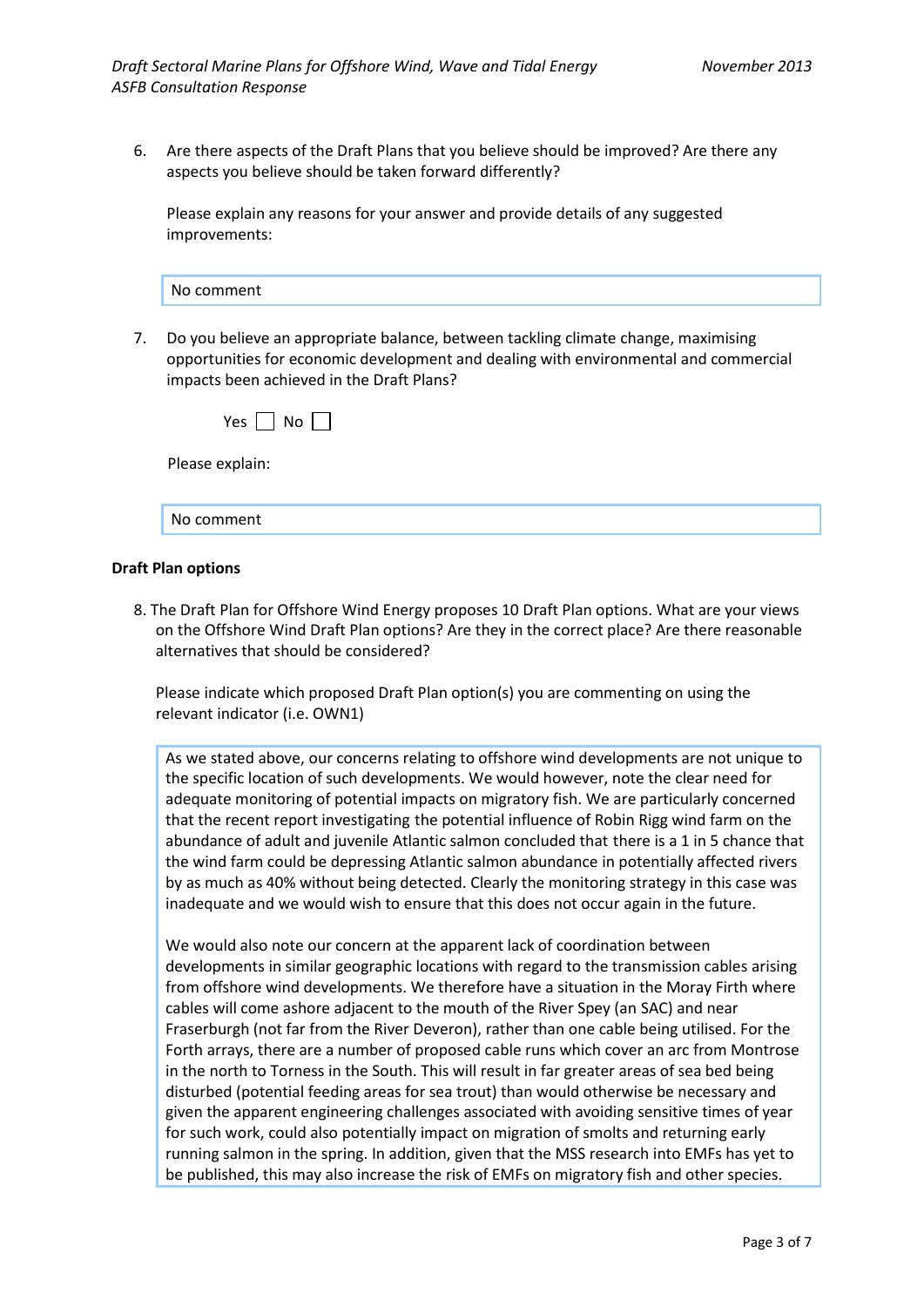9. The Draft Plan for Wave Energy proposes 8 Draft Plan options. What are your views on the Wave Draft Plan options? Are they in the correct place? Are there reasonable alternatives that should be considered?

Please indicate which proposed Draft Plan option(s) you are commenting on using the relevant indicator (i.e. WN1)

Similarly to our previous answer, our concerns relating to wave developments are not unique to the specific location of such developments. EMFs are potentially a greater concern (depending on the technology employed) – in some instances cables associated with the devices cannot be shielded by burial or rockfall as they are suspended in the water column. We would emphasise the close proximity of WN1 and WNW1 to Atlantic salmon SACs.

10. The Draft Plan for Tidal Energy proposes 10 Draft Plan options. What are your views on the Tidal Draft Plan options? Are they in the correct place? Are there reasonable alternatives that should be considered?

Please indicate which proposed Draft Plan option(s) you are commenting on using the relevant indicator (i.e. TN1)

Whilst our generic concerns relating to tidal energy are the same as for Q8 & Q9, we would also highlight some specific issues for the tidal draft plan options. TN1 (Pentland Firth) is a key area of importance for migratory fish. Devices deployed in this area have the potential to impact on essentially any river in Scotland. TSW1 is very likely to represent a key migration route for Atlantic salmon (and possibly sea trout) arising from the rivers in the Solway Firth (including the River Bladnoch SAC). TW2 is very likely to sit on the key migration route for all Atlantic salmon arising from the Solway and the Clyde (including the River Bladnoch and River Endrick SACs) and TW1 may also represent the key migration route for all fish in the South West of Scotland. It is clear that a far great understanding of migration routes is required before any significant developments are consented in these areas. It is also clear that in combination and cumulative effects will need to be carefully considered. Due to the close proximity of TSW1, TW2 and TW1 to the border with English and Northern Irish territorial waters, we would also be concerned as possible cumulative effects with developments in those areas. As things currently stand we are unclear how such cumulative effects could or would be managed

On that basis we do not believe that the options highlighted above should be taken forward until such time as the national strategy into strategic research for offshore marine renewables and anadromous fish is financed and delivered in full and detailed information on the migratory pathways of salmonids through these areas is gathered.

11. Do you believe any draft plan options be removed from the Draft Plans for Wind, Wave and Tidal Energy?

Yes  $\boxtimes$  No  $\Box$ 

If Yes, please indicate which proposed Draft Plan options you believe should be removed (using the relevant indicator), and explain why :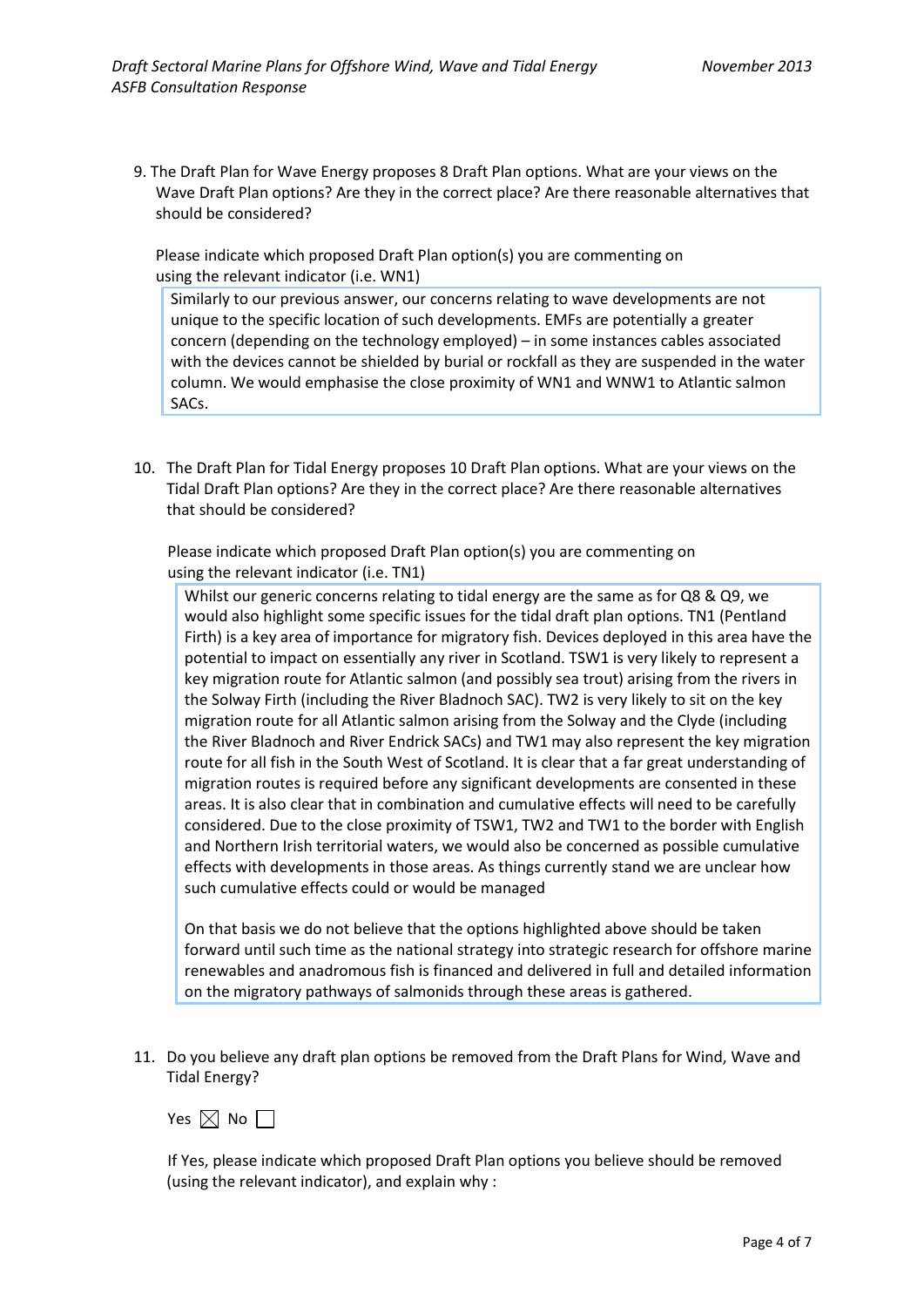TN1, TSW1, TW2 and TW1. However, following full delivery of the national strategy into strategic research for offshore marine renewables and anadromous fish, including a detailed understanding of the migration of fish in these key areas, we would be content for such areas to be investigated further.

#### **Plan Implementation and Review**

12. The Plans, once implemented, will be reviewed to take account of actual development and increasing knowledge of development factors. How often do you believe should this be done and why? Who do you believe should be involved in the Plans Review Steering Group, to oversee the review process?

Plans should be reviewed as and when new information becomes available. ASFB would be happy to be involved in this process, assuming that progress is made on strategic research in the meantime.

#### **Strategic Environmental Assessment**

13. To what extent does the Environmental Report set out an accurate description of the current environmental baseline? Please also provide details of any additional relevant sources.

No comment

14. Do you agree with the predicted environmental effects of the plans as set out in the Environmental Report?

No comment

15. Do you agree with the recommendations and proposals for mitigation of the environmental effects set out in the Environmental Report?

See our response to Q3 above.

16. Are you aware of any additional on-going research or monitoring that may help to fill gaps in the evidence base, particularly relating to the marine environment and its interactions with renewable energy devices? Please give details of additional relevant sources.

The national strategy into strategic research for offshore marine renewables and anadromous fish

17. Are you aware of any further environmental information that will help to inform the environmental assessment findings?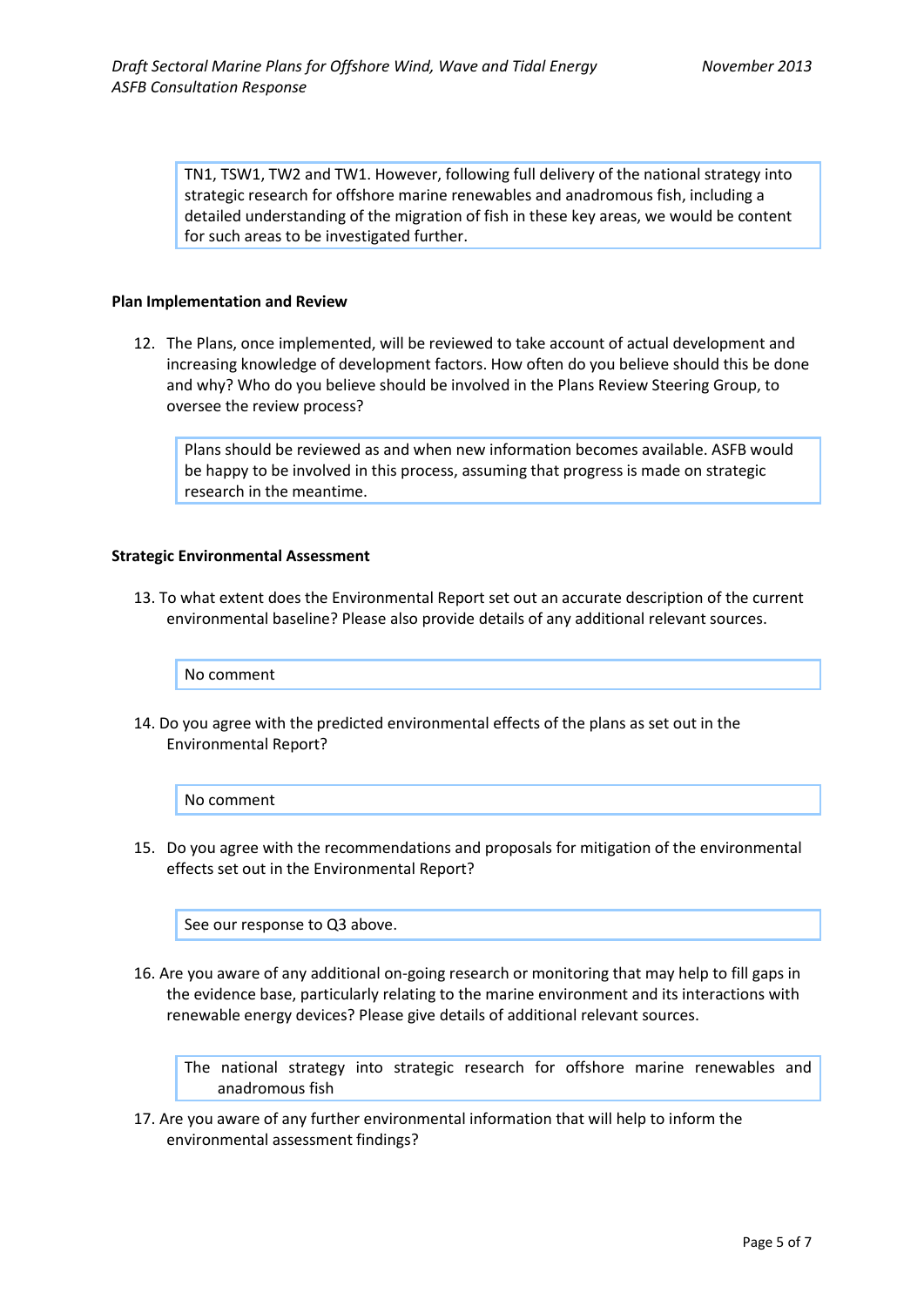No

#### **Additional comments**

18. Do you any other comments you wish to make of the Plans and / or the related assessments?

Some of the current licensing decisions are made on the basis of modelling information, some of which suggests that MS-LOT are content to license developments on the basis that a predicted number of Atlantic salmon may be negatively impacted or killed. This appears to be on the basis that this predicted number is less than, or comparable with, the number of fish currently taken in net or rod fisheries. We have a fundamental difficulty with the principle behind this. Any fish currently killed by these fisheries result from a contribution (via DSFB financing) to the management of the resource. MS-LOT are essentially licensing a removal of fish from the population without any such contribution to the management of the resource. We do not believe that this is appropriate and therefore any predicted loss of fish resulting from marine renewable developments (where this cannot be demonstrated to have been mitigated for) should result in a contribution to the management of the fishery. This was exactly the approach that was adopted by the hydro-electricity industry and the same principle should apply to offshore renewables.